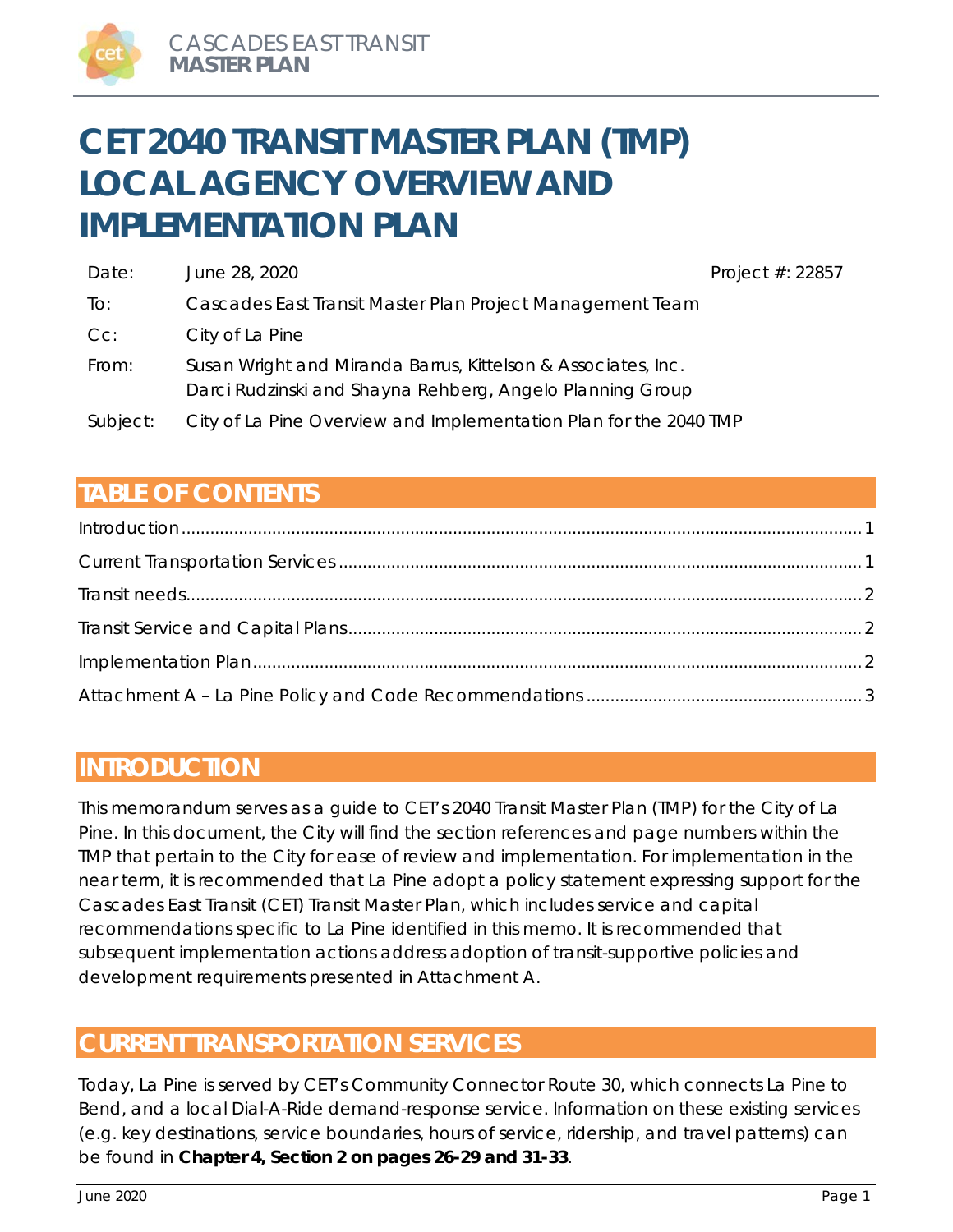# **TRANSIT NEEDS**

Transit service needs were identified through analysis and stakeholder engagement including a project advisory committee made up of local community members and multiple outreach efforts including in-person open houses, online virtual workshops, and operator and rider surveys. A summary of the current needs for La Pine include general services such as adding Saturday service to the Community Connector route or providing local circulation services within La Pine. More information on these current needs, as well as transit capital and transit program needs can be found in **Chapter 5, Section 1 on pages 55-56**. Future transit needs were also identified for La Pine including service to Sunriver (which piloted in June 2020), late evening service, and a new stop at the Corner Store. Information on these future transit needs can be found in **Chapter 5, Section 2 on pages 62-64**.

# **TRANSIT SERVICE AND CAPITAL PLANS**

Transit services and capital investments for La Pine were identified based on the needs assessment and alternatives analysis. Services include elements such as adding service to Sunriver, increasing frequency of weekday trips on the Community Connector, adding a flexroute route in La Pine, and providing a new midday medical/shopper shuttle service; information on these planned services can be found in **Chapter 8, Section 1 on pages 82-85 and 99-100**. Capital investments include enhanced transit stops on existing routes and transit signal priority for US 97 through La Pine. Information on these planned capital investments can be found in **Chapter 8, Section 2 on pages 101-104**.

# **IMPLEMENTATION PLAN**

A phased implementation plan of the planned transit services and capital investments was developed by community based on available and potential funding. Information on the transit service and capital implementation plans for the City can be found in **Chapter 9, Section 1 on pages 108-116**. The estimated costs and potential funding to implement the services planned for La Pine can be found on **page 119**. To further assist in the TMP implementation, the recommendations for La Pine to incorporate policies and development requirements supportive of transit and CET's 2040 Transit Master Plan into their comprehensive plan and development code can be found in **Chapter 9, Section 2 on pages 132**. Detailed recommendations on how the City can help implement the TMP through their comprehensive plan and development code are included in **Attachment A**.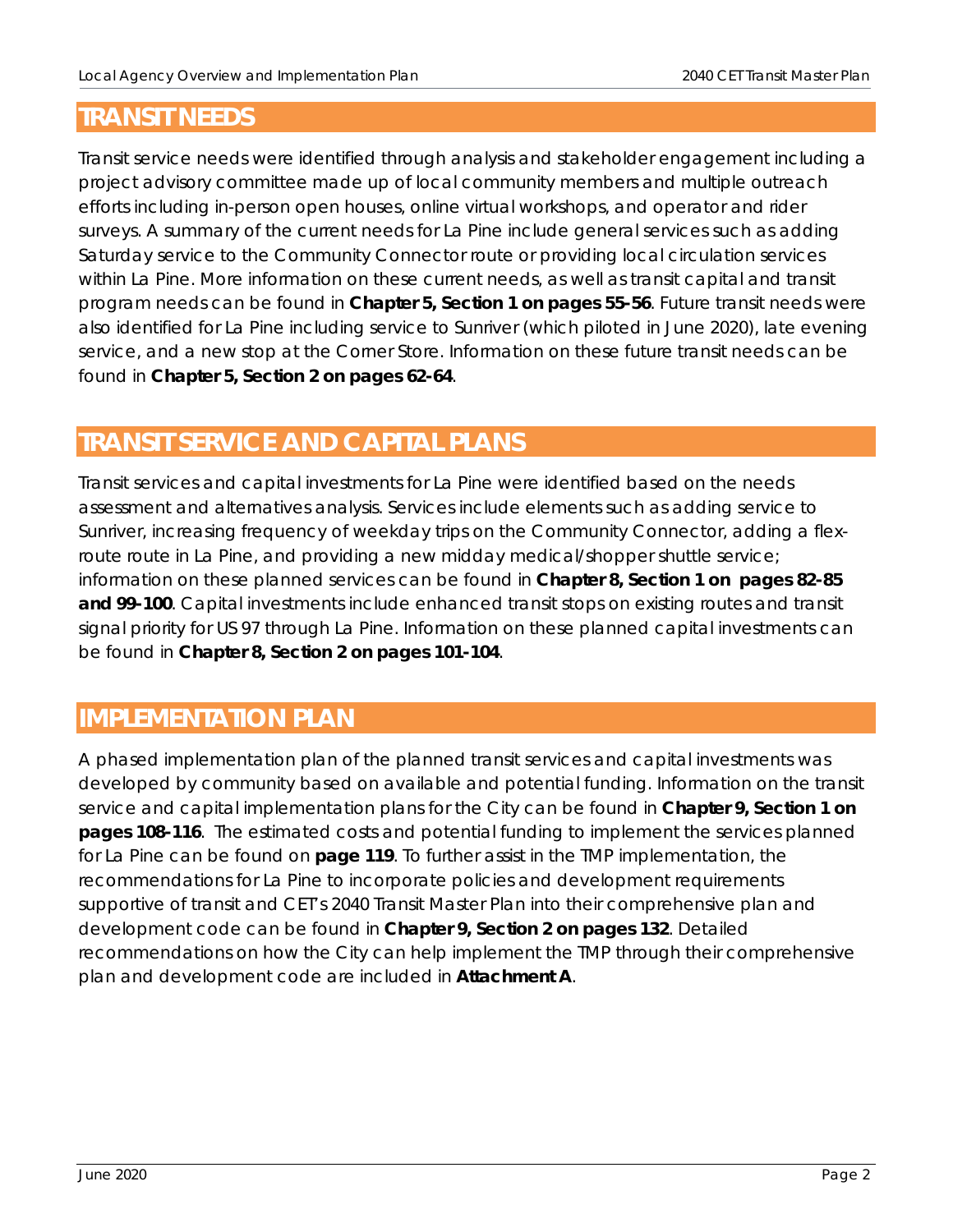# **ATTACHMENT A – LA PINE POLICY AND CODE RECOMMENDATIONS**

# **RECOMMENDATIONS OVERVIEW**

The following summarizes recommendations for the City of La Pine to assist the City in implementing the Cascades East Transit (CET) Master Plan, including incorporating transit-supportive policy and development provisions in its Comprehensive Plan and Development Code.

To implement the CET Master Plan, it is recommended that the City consider the following adoption actions:

- **1. Comprehensive Plan**  The City should have policies in its adopted plans that support Master Plan recommendations. **Recommended transit-supportive policy statements** are addressed in the *Comprehensive Plan Integration* section. It is recommended that the City adopt new or updated transit policies as part of the transportation element of the Comprehensive Plan. This can be accomplished as an amendment to the adopted Comprehensive Plan document or through an update of its Transportation System Plan, the transportation element of the Comprehensive Plan.
- **2. Development Code** Transit-supportive development requirements help further regional and local transit policy objectives and implement Master Plan recommendations. To assist La Pine in implementing the CET Master Plan, the *Development Code Implementation* section summarizes **code amendment recommendations** for the City. Based on these recommendations and input from the City, specific development code language has been produced and included in this memorandum.

The following sections provide more detail – including jurisdiction-specific guidance – related to transit-supportive policy and development code recommendations.

# **COMPREHENSIVE PLAN INTEGRATION**

Recommended transit-supportive policy statements should be reflected in La Pine's Comprehensive Plan or Transportation System Plan, serving as part of an updated transit plan. Policy statements recommended for La Pine echo the vision, goals, and objectives developed for CET early in this planning process. The Master Plan vision and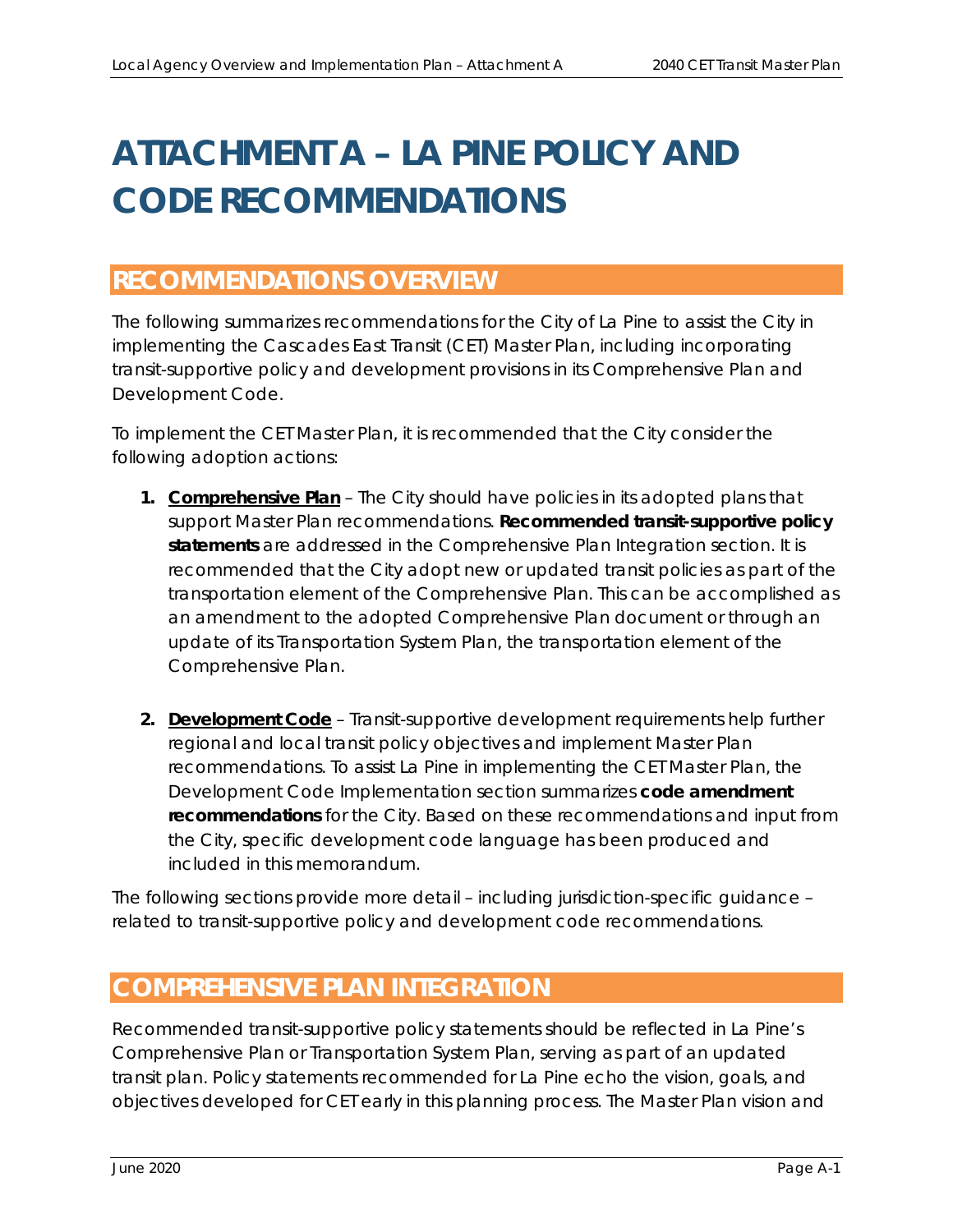proposed policy language for the city is presented below. It is recommended that La Pine review its existing plan policies to assess if the vision and transit policies below are reflected or if policy enhancements could be made, using the language below as a guide.

VISION: Provide transit for all users that is safe, accessible, and efficient and that supports a balanced transportation network in our community, which is needed for mobility, equity, and economic growth.

- *1. The City will facilitate provision of transit service to its community members, with particular attention to members who may be "transit-dependent" due to factors such as age, income, or disabilities.*
- *2. The Cascades East Transit (CET) Master Plan provides policy and implementation direction for transit planning in jurisdictions within the district's service area, including route development, financing, and physical improvements necessary to maintain and improve public transit service for jurisdiction residents, businesses, institutions, and visitors.*
- *3. The City will continue to engage in long-range planning and implementation efforts led by CET.*
- *4. The City will invite transit service providers to participate in the development of long-range plans and review of land use applications that may have implications for transit service.*
- *5. The City will require development or will facilitate coordination between development and the transit service provider to provide transit-related improvements such as shelters and lighting to complement transit service and encourage higher levels of transit use. Transit stop improvements will be coordinated with the transit service provider and must be consistent with adopted transportation and transit plans.*
- *6. The City will provide or will acquire through future development adopted transportation system-related improvements such as pedestrian and bicycle connections to transit stops, including ADA-accessible improvements, given nexus and proportionality can be demonstrated for private development.*
- *7. The City will support connections between transit and other transportation services and options.*
- *8. The City will support improved transit access to benefit public health, including providing access to active transportation options and health-supporting destinations such as health care, groceries, and recreation.*
- *9. The City will support strategies to reduce single-occupancy vehicle trips, greenhouse gas emissions, and other pollution.*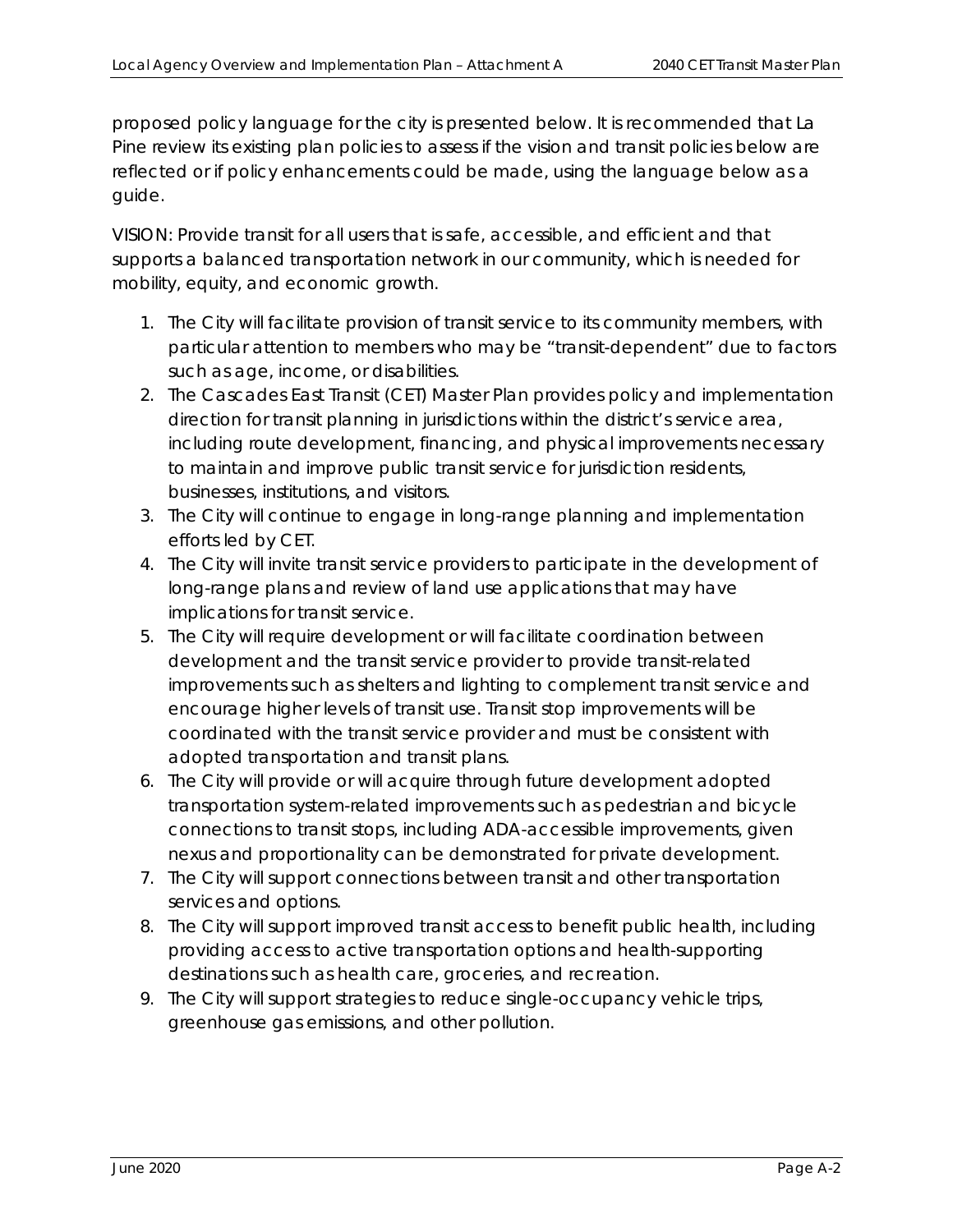# **DEVELOPMENT CODE IMPLEMENTATION**

The implementing development code recommendations reflect recommendations made in the Transit-Supportive Development Strategies Memorandum, found in the Transit Master Plan Technical Appendix. Transit-supportive development, or transitoriented development ("TOD"), strategies focus on code language that institutionalizes coordination between transit agencies and developers and supports transit- and pedestrian-oriented density and design. The TOD Memorandum code strategy recommendations were tailored to each jurisdiction based on jurisdiction size and preliminary transit service plan and transit capital plan recommendations.

Table 1 includes the list of code strategies and indicates whether they were considered recommended or optional for La Pine and if the strategy is reflected in existing code requirements ("yes," "no," or "partial").1 Implementing code recommendations were based on an evaluation of the City's Development Code.

Code language is provided following Table 1. For strategies noted as recommended in the table and not reflected or only partially reflected in adopted code, proposed language is shown as "adoption-ready;" text recommended to be added is underlined and text recommended to be deleted is struck through. For "optional" strategies, model code language is provided in *italics* as an example of how the transit-supportive strategy could be implemented.<sup>2</sup> For each of the numbered code strategies there are "notes" to provide further explanation and implementation guidance.

<sup>1</sup> Not every strategy presented in the original TOD Memorandum is reflected in Table 1. Some strategies, such as high minimum residential density requirements and minimum floor area ratio requirements for commercial development, were deemed more appropriate for larger and more populated cities in the CET service area and not included in this implementation memorandum.

<sup>&</sup>lt;sup>2</sup> Note that adopted code language was not reviewed to determine whether it reflects optional strategies.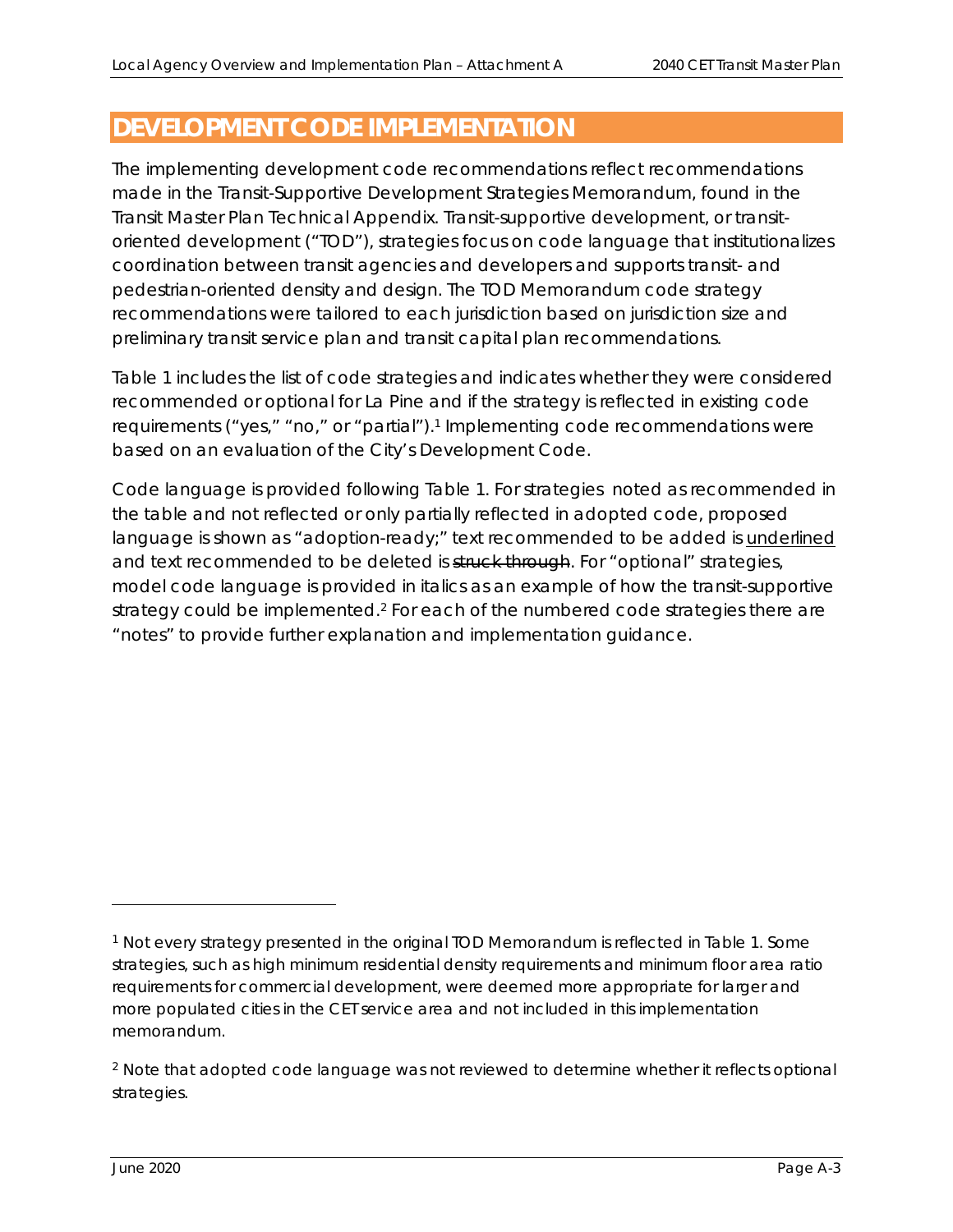|                | <b>Transit-Supportive Code Strategies</b>       | Recommendation                  | <b>Existing</b><br>Code | Adoption-<br><b>Ready Code</b><br>Language<br>Provided | <b>Model</b><br>Code<br>Language<br>Provided |
|----------------|-------------------------------------------------|---------------------------------|-------------------------|--------------------------------------------------------|----------------------------------------------|
| 1              | Coordination with Transit Provider              | Recommended                     | Partial                 | $\checkmark$                                           |                                              |
| $\overline{2}$ | <b>Transit Stop Improvements</b>                | Recommended                     | N <sub>0</sub>          | $\checkmark$                                           |                                              |
| $\overline{3}$ | Limit Auto-Oriented and Auto-Dependent Uses     | <b>Optional</b>                 |                         |                                                        | $\checkmark$                                 |
| $\overline{4}$ | Limit Drive-Throughs                            | <b>Optional</b>                 |                         |                                                        | $\checkmark$                                 |
| 5              | Max. Front Yard Setbacks (No Min. Setbacks)     | Recommended<br>[no min setback] | Partial                 | $\checkmark$                                           |                                              |
| $\mathfrak b$  | Pedestrian Space in Front Setback               | <b>Optional</b>                 |                         |                                                        | $\checkmark$                                 |
| 7              | Pedestrian Orientation (Basic)                  | Recommended                     | Yes                     |                                                        |                                              |
| 8              | Pedestrian Orientation (Enhanced)               | <b>Optional</b>                 |                         |                                                        | $\checkmark$                                 |
| 9              | <b>Block Length</b>                             | <b>Optional</b>                 |                         |                                                        | ✓                                            |
| 10             | Accessways Through Long Blocks                  | <b>Optional</b>                 |                         |                                                        | ✓                                            |
| 11             | No Vehicle Parking/Circulation in Front Setback | <b>Optional</b>                 |                         |                                                        | ✓                                            |
| 12             | Parking Reductions for Transit                  | <b>Optional</b>                 |                         |                                                        | $\checkmark$                                 |
| 13             | Landscaping and Walkways in Parking Lots        | Recommended                     | Partial                 | $\checkmark$                                           |                                              |
| 14             | Preferential Parking for Ridesharing            | Recommended                     | <b>No</b>               | $\checkmark$                                           |                                              |
| 15             | <b>Bicycle Parking</b>                          | Recommended                     | Yes                     |                                                        |                                              |
| 16             | Transit-Related Uses in Parking Lots            | Recommended                     | N <sub>0</sub>          | $\checkmark$                                           |                                              |
| 17             | Definitions of Transit-Related Terms            | Recommended                     |                         |                                                        | ✓                                            |

## **Table 1. Transit-Supportive Code Implementation Recommendations: La Pine**

*i* Guidance is provided regarding implementing this strategy; however, due to the number of types of *uses that will need to be considered before implementing this strategy and the implications of limiting uses specific to the jurisdiction, no model language has been provided.*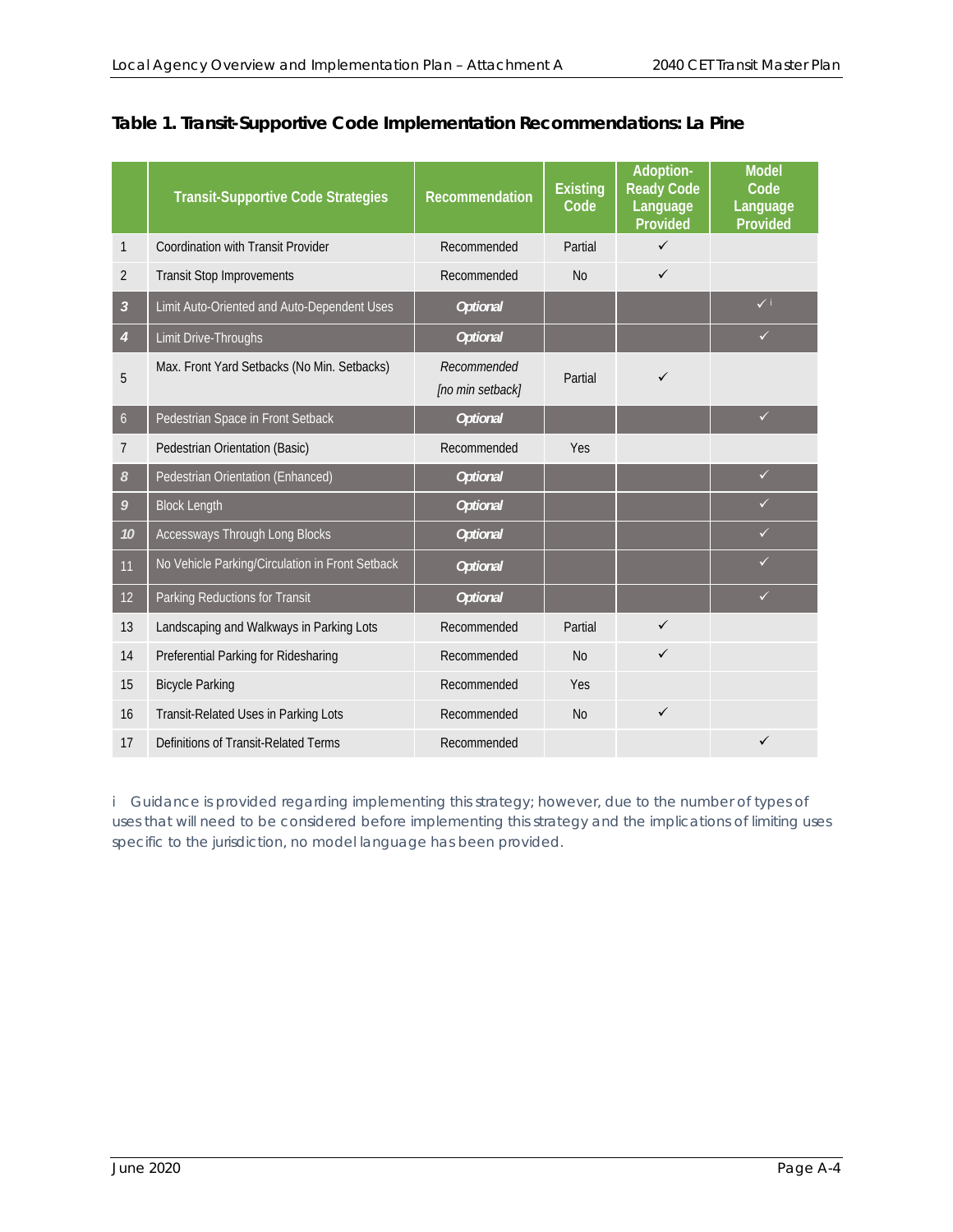# **1. COORDINATION WITH TRANSIT PROVIDER**

Notes: Existing code language partially reflects this recommendation. While the code does not specify transit agencies, notification to any affected governmental agency is required for Type II, III and IV decisions (Chapter 15.204 - Application Procedures). Preapplication requirements do not include invitations to CET or other agencies. Coordination with CET and transit service providers is recommended for inclusion in Section 15.202.040.

## **Recommended code amendment:**

#### 15.202.040 Pre-application conference

A. A pre-application conference is encouraged for complex applications or for applicants who are unfamiliar with the land use process and is required for all Type III applications. The purpose of the conference shall be to acquaint the applicant with the substantive and procedural requirements of the applicable land use codes, to provide for an exchange of information regarding applicable requirements of the comprehensive plan, zoning code or land division code and to identify issues likely to arise in processing an application. The applicable zoning code may require that a preapplication conference be held for particular types of applications.

B. Required pre-application conferences must be held no more than one year prior to the submittal of a Type III land use application. Requests for pre-application conferences shall be made on a form provided by the City.

C. In addition to City staff from the Community Development and Public Works departments, other public agencies, such as transportation and transit agency staff, shall be invited to participate in the pre-application conference to provide technical expertise applicable to the proposal.

## **2. TRANSIT STOP IMPROVEMENTS**

Notes: Adopted code does not reflect this code strategy. It is recommended that code language be added as a new subsection in Section 15.90 (Public Facilities).

#### **Recommended code amendment:**

15.90.070 Design of Streets and Other Public Facilities

Y. Transit Access and Supportive Improvements. Retail, office, industrial, and institutional developments that are proposed on the same site as, or adjacent, to an existing or planned transit stop as designated in an adopted transportation or transit plan, shall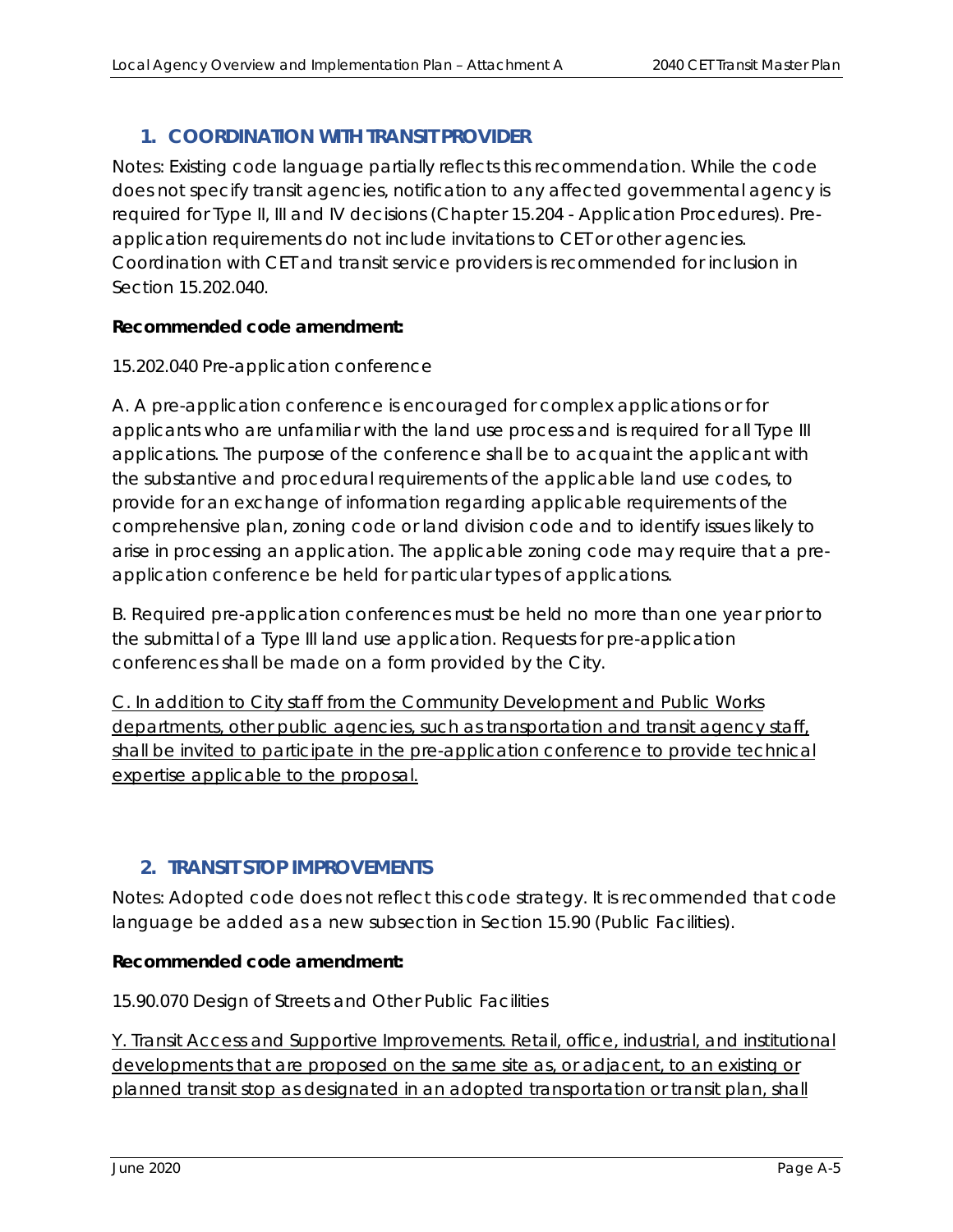provide the following transit access and supportive improvements consistent with the adopted plan and in coordination with the transit service provider:

(1) Reasonably direct pedestrian connections between the transit stop and primary entrances of the buildings on site. For the purpose of this Section, "reasonably direct" means a route that does not deviate unnecessarily from a straight line or a route that does not involve a significant amount of out-ofdirection travel for users.

(2) The primary entrance of the building closest to the street where the transit stop is located is oriented to that street.

(3) A transit passenger landing pad that is ADA-accessible.

(4) An easement or dedication for a passenger shelter or bench if such an improvement is identified in an adopted plan.

(5) Lighting at the transit stop.

(6) Other improvements identified in an adopted plan.

## **3. LIMIT AUTO-ORIENTED AND AUTO-DEPENDENT USES**

Notes: This strategy to limit auto-oriented and auto-dependent uses has been identified as optional for La Pine. Examples of uses reliant on vehicular traffic include: fast food restaurants, convenience stores, gas stations, auto repair shops, landscaping and aggregate materials sales, and large-format retailers. Consider prohibiting or limiting these uses along transit lines or in commercial nodes where transit stops exist or are planned. Related code modifications would be made to Table 15.22-1 (Use Regulations in the Commercial and Mixed-Use Zones). In addition, consider expanding the code definitions section to include definitions of these auto-oriented land uses.

## **4. LIMIT DRIVE-THROUGHS**

Notes: This strategy to restrict or prohibit drive-throughs has been identified as optional for La Pine. Consider prohibiting or limiting drive-throughs along transit routes or in commercial nodes where transit stops exist or are planned. Where drive-throughs are allowed, the model code text below was developed to ensure that the use is better integrated with active modes of transportation. This text may offer enhancements to the City's current requirements in Section 15.86.040 (Drive-up and Drive-through Uses and Facilities).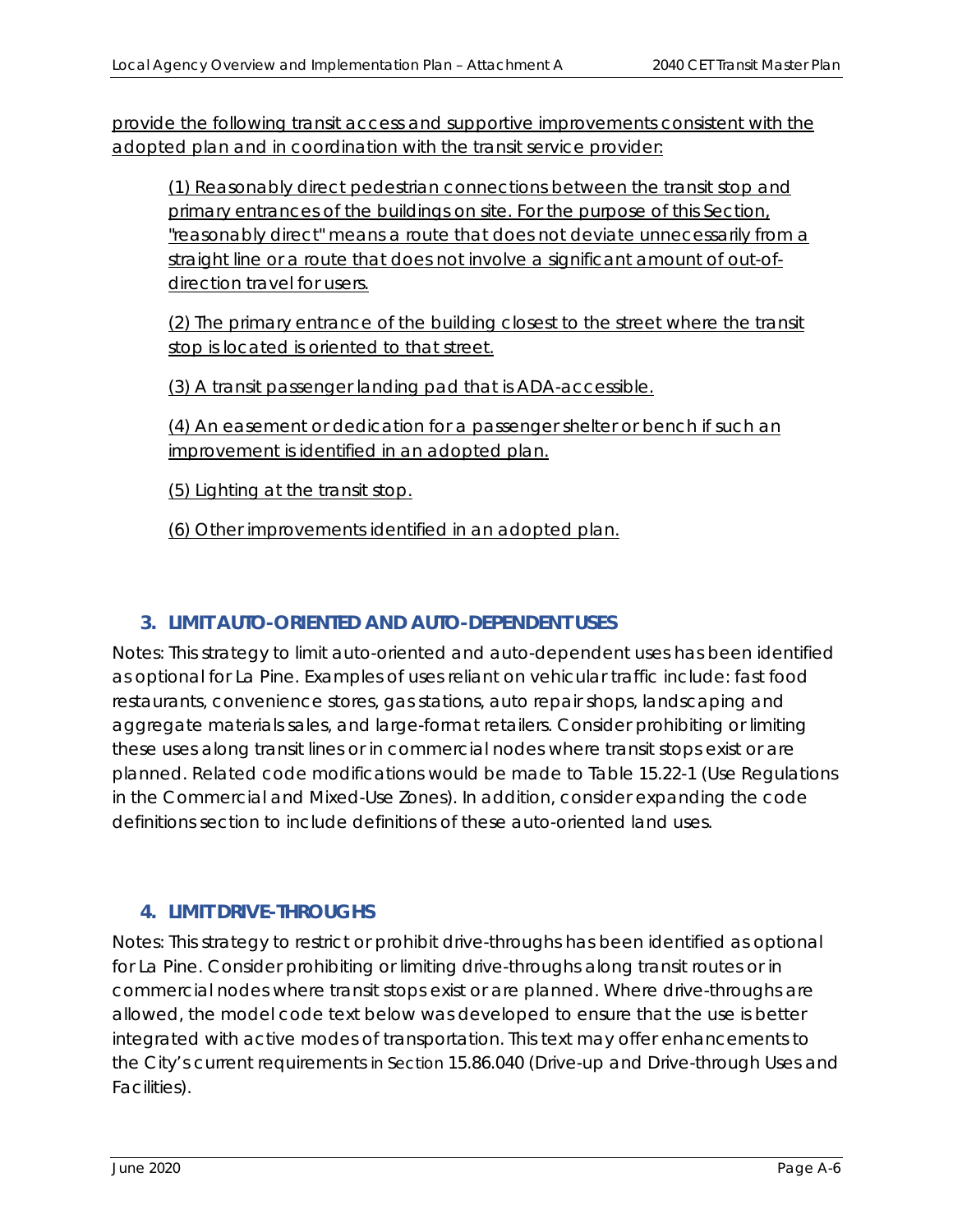#### **Model code language:**

#### *Drive-through design.*

*A. Applicability. Proposed development that includes a drive-up and/or drive-through facility (i.e. driveway queuing areas, customer service windows, teller machines, kiosks, drop-boxes, or similar facilities) is subject to all of the following standards:* 

- *(1) The drive-up or drive-through facility must be located at least 50 feet from any existing residential zoned property.*
- *(2) The drive-up or drive-through facility shall orient to and receive access from a driveway that is internal to the development and not a street, as generally illustrated in Figure X.*
- *(3) The drive-up or drive-through facility shall not be oriented to a street corner.*
- *(4) The drive-up or drive-through facility shall not be located within 20 feet of a street right-of-way.*
- *(5) Drive-up and drive-through queuing areas shall be designed so that vehicles will not obstruct any street, fire lane, walkway, bike lane, or sidewalk.*
- *(6) If ATMs are provided, at least one ATM shall be located adjacent to and accessible from a planned or existing sidewalk.*
- *(7) Bicycle and pedestrian access to the drive-up or drive-through facility shall be allowed and indicated with signage and pavement markings.*



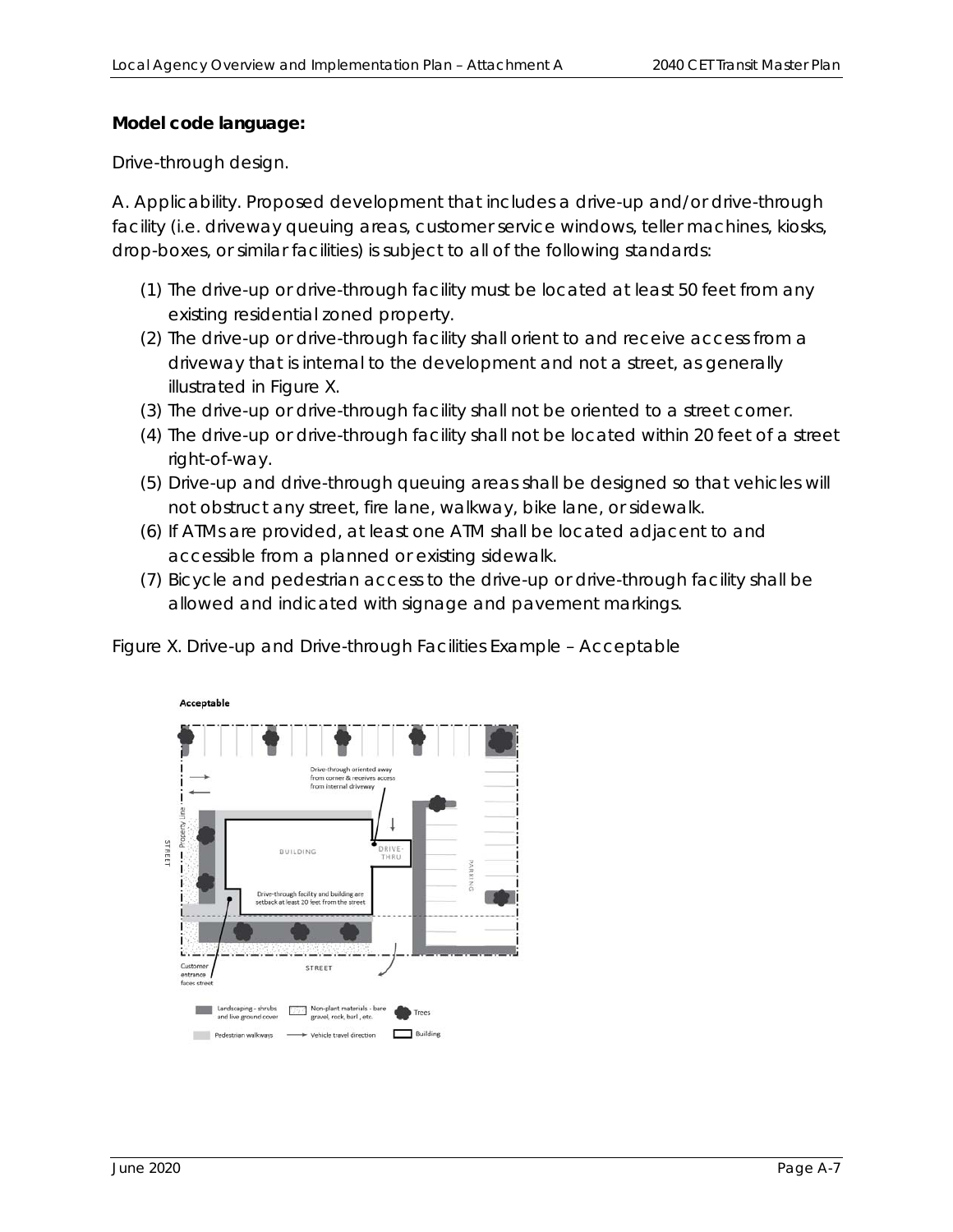#### *Figure X. Drive-up and Drive-through Facilities Example – Not Acceptable*



## **5. MAXIMUM FRONT YARD SETBACKS**

Notes: Adopted code partially reflects this code strategy in that the Downtown Overlay has no minimum setbacks (Section 15.540.050). It is recommended that Table 15.22-2 (Development Standards in the Commercial and Mixed-Use Zones) be modified to allow a 0-foot minimum front setback for development in the C, CRMX, CMX, and CN zones when adjacent to existing or planned transit stop. Alternatively, it is recommended that a maximum front setback requirement be added to Table 15.22-2 and that the standard be set at 10 feet for development in these commercial zones when adjacent to transit.

## **6. PEDESTRIAN SPACE IN FRONT SETBACK**

Notes: This strategy for pedestrian amenities in the front setback has been identified as optional for La Pine. Model code language is provided for future consideration.

#### **Model code language:**

*The [decision body] may allow a greater front yard setback when the applicant proposes extending an adjacent sidewalk or plaza for public use, or some other*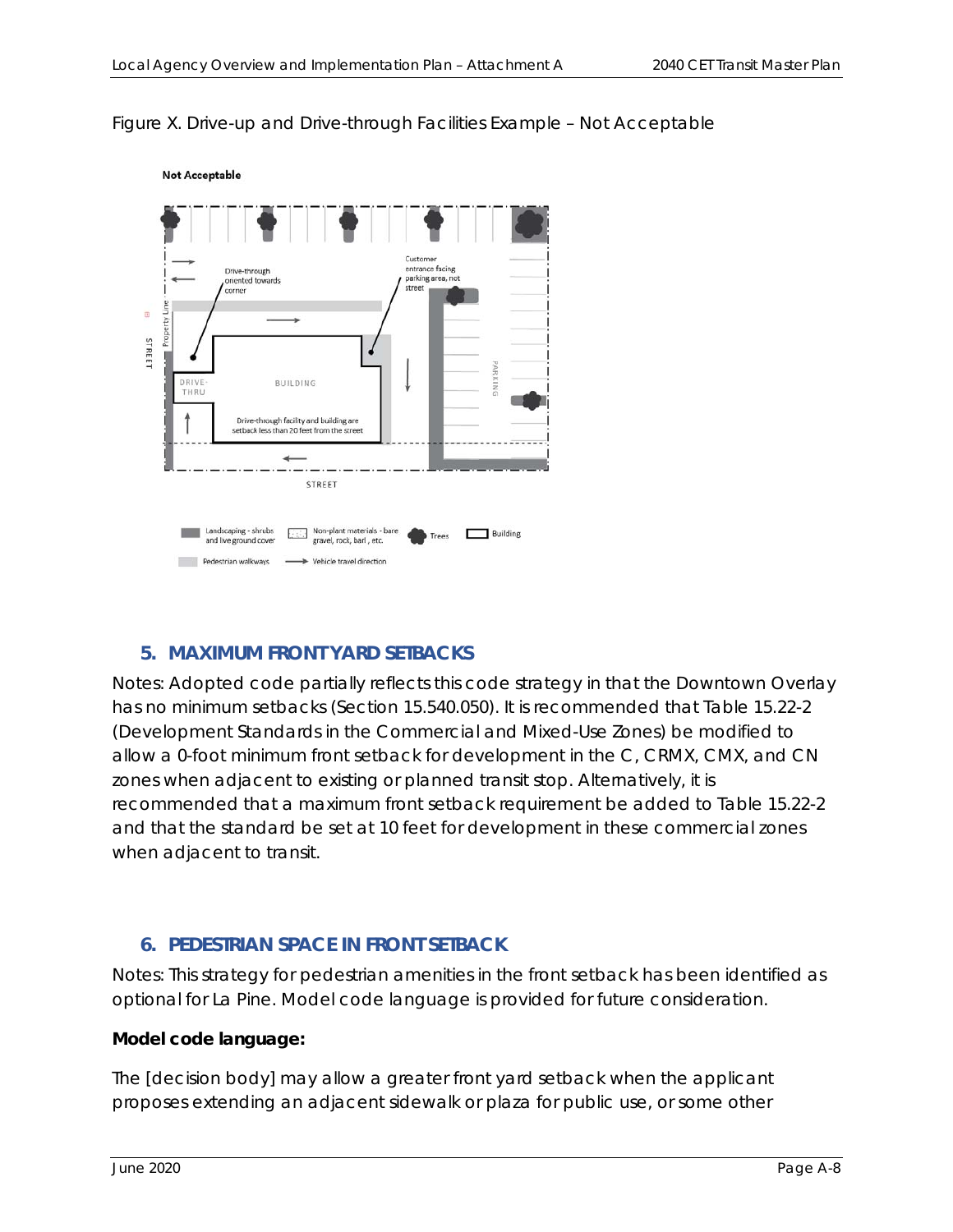*pedestrian amenity is proposed between the building and public right-of-way, subject to [Site Design/Development Review] approval.* 

# **7. PEDESTRIAN ORIENTATION (BASIC)**

Notes: Existing code language addresses this recommended code strategy (Section 15.88.050 Pedestrian Access and Circulation).

# **8. PEDESTRIAN ORIENTATION (ENHANCED)**

Notes: This strategy for enhanced pedestrian orientation on sites adjacent to existing and planned transit routes and stops has been identified as optional for La Pine. Model code language is provided for future consideration.

#### **Model code language:**

- *A. Primary Entrances and Windows.* 
	- *(1) Street Level Entrances. All primary building entrances shall open to the sidewalk and shall conform to Americans with Disabilities Act (ADA) requirements, as applicable. Primary entrances above or below grade may be allowed where ADA accessibility is provided. Primary entrances shall have weather protection provided.*
	- *(2) Windows General. Except as approved for parking structures or accessory structures, the ground floor, street-facing elevation(s) of all buildings shall comprise at least [60] percent transparent windows, measured as a section extending the width of the street-facing elevation between the building base (or [30] inches above the sidewalk grade, whichever is less) and a plane [72] inches above the sidewalk grade.*
	- *(3) Articulation. All building elevations that orient to a street or civic space must have breaks in the wall plane (articulation) of not less than one break for every*  [30] feet of building length or width, as applicable, as follows:
		- *a. A "break" for the purposes of this subsection is a change in wall plane of not*  less than [24] inches in depth. Breaks may include but are not limited to an *offset, recess, window reveal, pilaster, frieze, pediment, cornice, parapet, gable, dormer, eave, coursing, canopy, awning, column, building base, balcony, permanent awning or canopy, marquee, or similar architectural feature.*
		- *b. The [decision-making body] through Site Design Review may approve detailing that does not meet the [24-]inch break-in-wall-plane standard where it finds that proposed detailing is more consistent with the architecture*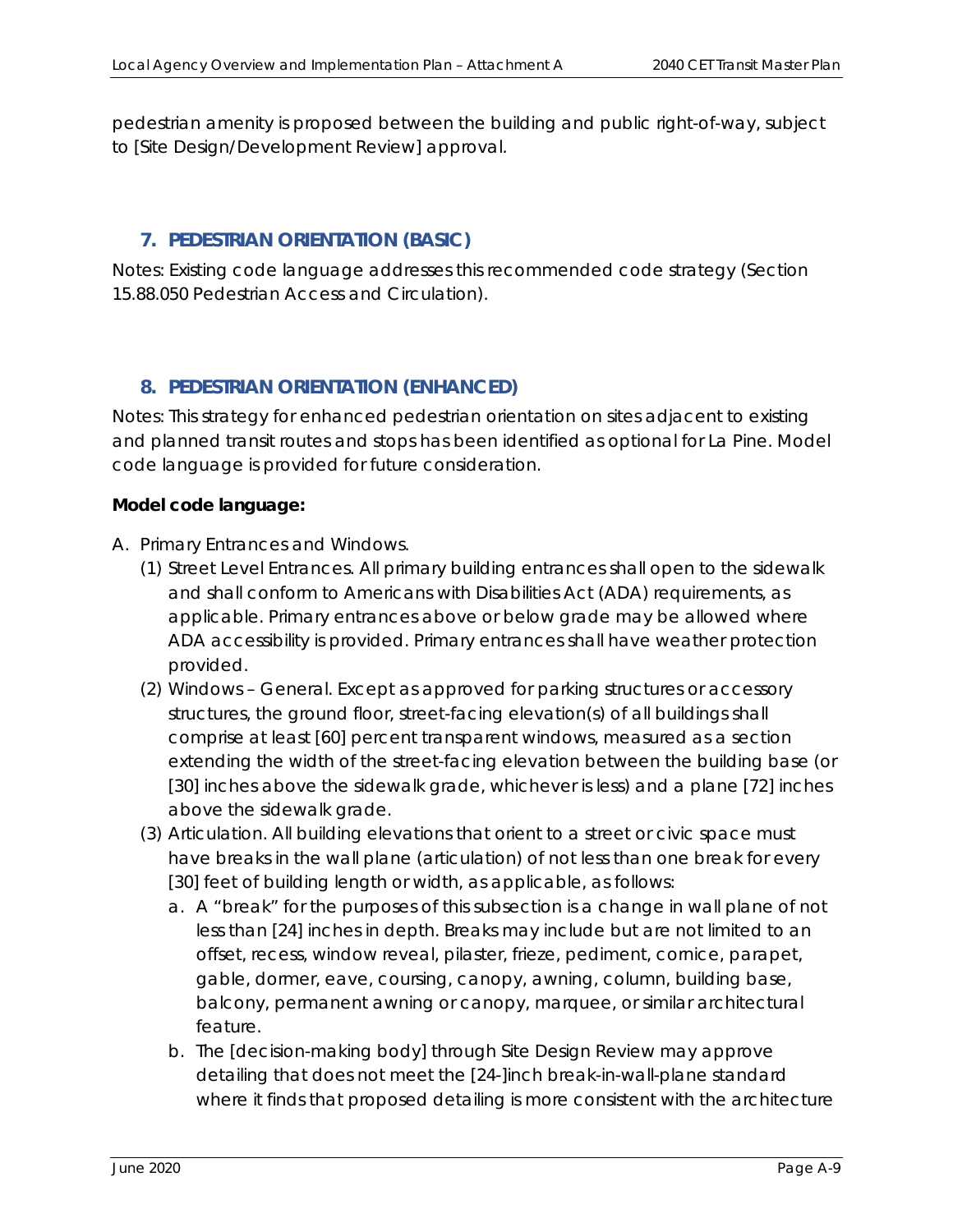*of [historically significant or historic-contributing] buildings existing in the vicinity.* 

- *c. Changes in paint color and features that are not designed as permanent architectural elements, such as display cabinets, window boxes, retractable and similar mounted awnings or canopies, and other similar features, do not meet the [24-]inch break-in-wall-plane standard.*
- *d. Building elevations that do not orient to a street or civic space need not comply with the [24-]inch break-in-wall-plane standard but should complement the overall building design.*
- *(4) Weather Protection.* On building façades facing a Storefront Street, weather protection for pedestrians must be provided along at least 75 percent of the façade. Weather protection may be an awning, canopy, arcade, colonnade, recessed entry, or some combination of these elements. Where provided, weather protection shall meet the following standards:
	- *a.* Be constructed of glass, metal, or a combination of these materials;
	- *b.* Project at least 5 feet from the building façade;
	- *c.* Have at least 10 feet clearance above the sidewalk;
	- *d.* Match the width of the storefront or the window opening(s); and
	- *e.* Not obscure any existing or proposed transom windows.

## **9. BLOCK LENGTH**

Notes: This strategy for maximum block length standards has been identified as optional for La Pine. Model code language is provided for future consideration.

## **Model code language:**

*Street Connectivity and Formation of Blocks. In order to promote efficient vehicular and pedestrian circulation throughout the city, subdivisions and site developments shall be served by an interconnected street network, pursuant with the standards in subsections (a) through (d) below (distances are measured from the edge of street rights-of-way). Where a street connection cannot be made due to physical site constraints, approach spacing/access management requirements, or similar restrictions, where practicable, a pedestrian access way connection shall be provided pursuant to [\_\_\_\_].* 

*A. Residential zones: Minimum of [200] foot block length and maximum of [600] length; maximum [1,400] feet block perimeter* 

*B. [Downtown/Central Commercial] zone: Minimum of [200] foot length and maximum of [400] foot length; maximum [1,200] foot perimeter* 

*C. [General Commercial zone and Light Industrial zone]: Minimum of [100] foot length and maximum of [600] foot length; maximum [1,400] foot perimeter*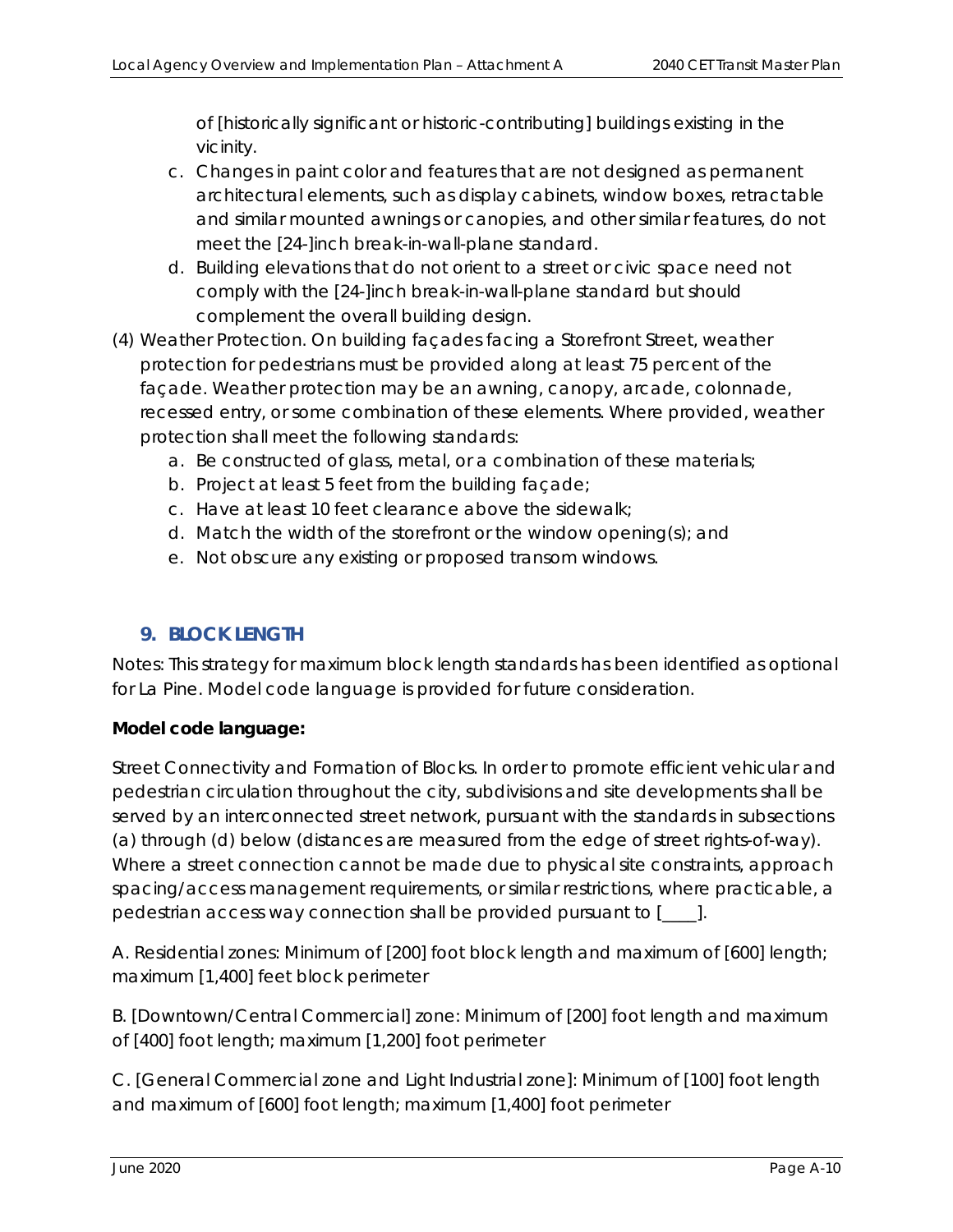#### *D. Not applicable in General Industrial zone.*

## **10.ACCESSWAYS THROUGH LONG BLOCKS**

Notes: This strategy to require non-motorized accessways has been identified as optional for La Pine. Model code language is provided for future consideration.

#### **Model code language:**

*The [decision body] in approving a land use application with conditions may require a developer to provide an accessway where the creation of a street is infeasible and where a cul-de-sac or dead-end street is allowed. An accessway shall connect the end of the street to another right-of-way or a public access easement. An accessway shall be contained within a public right-of-way or public access easement, as required by the City. An accessway shall be a minimum of [10]-feet-wide and shall provide a minimum [6]-foot-wide paved surface or other all-weather surface approved by the [City decision body]. Design features should be considered that allow access to emergency vehicles but that restrict access to non-emergency motorized vehicles.* 

## **11.NO VEHICLE PARKING/CIRCULATION IN FRONT SETBACK**

Notes: Adopted code language does not reflect this recommended code strategy. Model code language is provided for future consideration. This language could be modified as needed and added to Section 15.86 (Parking and Loading).

## **Model code language:**

*Parking and Loading Area Development Requirements. All parking and loading areas required under this ordinance, except those for a detached single-family dwelling on an individual lot or unless otherwise noted, shall be developed and maintained as follows:* 

*A. Location on site. Required yards adjacent to a street shall not be used for parking and loading areas unless otherwise specifically permitted in this ordinance. Side and rear yards that are not adjacent to a street may be used for such areas when developed and maintained as required in this ordinance.* 

# **12.PARKING REDUCTIONS FOR TRANSIT**

Notes*:* Existing code language does not reflect this recommended strategy. Model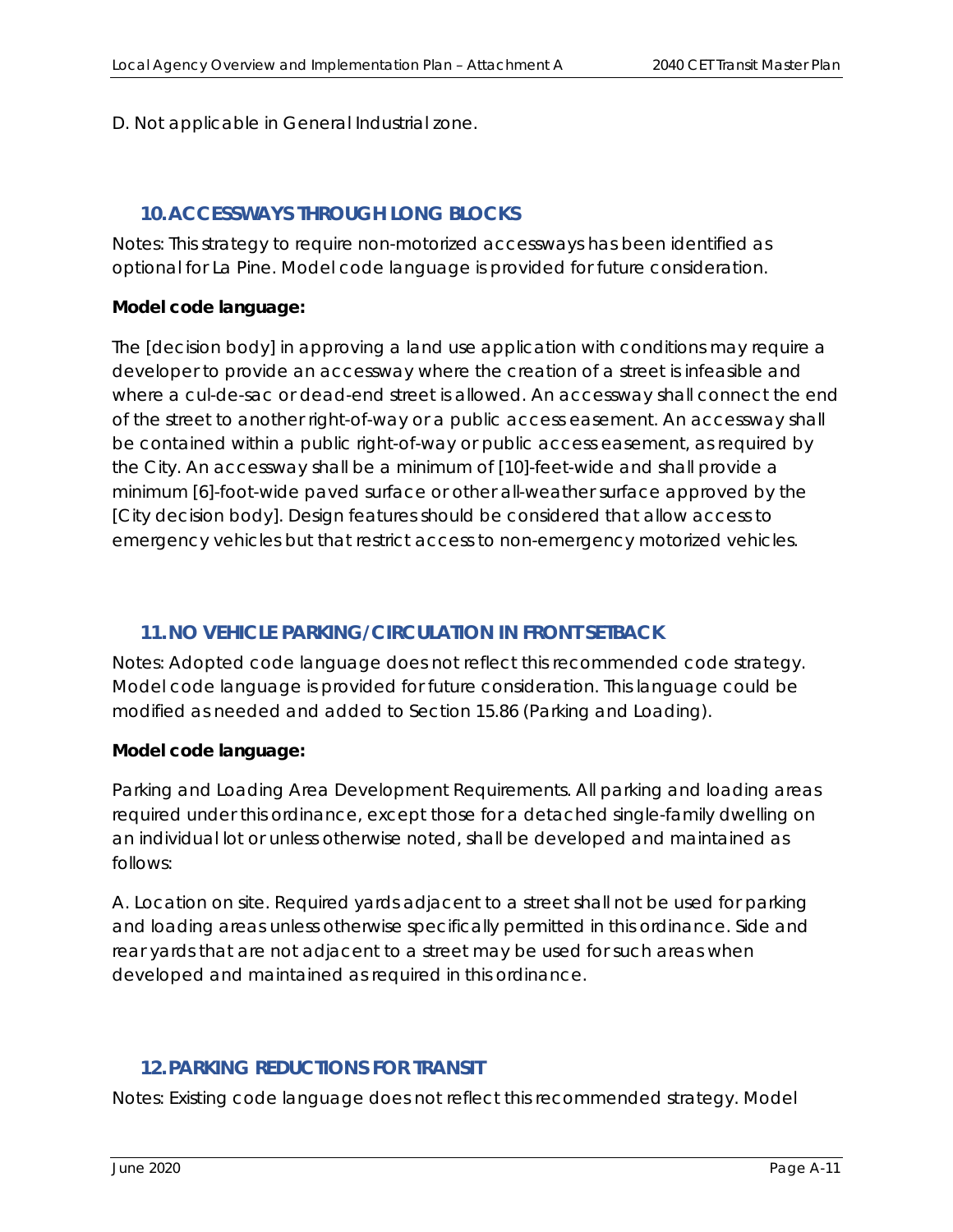code language is provided for future consideration. The language could be modified as needed and added as a new subsection to 15.86 (Parking and Loading).

#### **Model code language:**

#### *Modification of Off-Street Parking Requirements*

*The applicant may propose a parking space standard that is different than the standard in Section [\_\_\_], for review and action by the [Community Development Director] through a [variance procedure], pursuant to Section [\_\_\_]. The applicant's proposal shall consist of a written request, and a parking analysis prepared by a qualified professional. The parking analysis, at a minimum, shall assess the average parking demand and available supply for existing and proposed uses on the subject site; opportunities for shared parking with other uses in the vicinity; existing public parking in the vicinity; transportation options existing or planned near the site, such as frequent transit service, carpools, or private shuttles; and other relevant factors. The [Community Development Director] may reduce the off-street parking standards for sites with one or more of the following features:* 

*A. Site has a transit stop with existing or planned transit service located adjacent to it, and the site's frontage is improved with a transit stop shelter, consistent with the standards of the applicable transit service provider. Allow up to a [10-20] percent reduction to the standard number of automobile parking spaces;* 

*B. Site has dedicated parking spaces for carpool/vanpool vehicles: Allow up to a 10 percent reduction to the standard number of automobile parking spaces;* 

*C. Site has dedicated parking spaces for motorcycle and/or scooter or electric carts: Allow reductions to the standard dimensions for parking spaces and the ratio of standard to compact parking spaces;* 

*D. Available on-street parking spaces adjacent to the subject site in amounts equal to the proposed reductions to the standard number of parking spaces.* 

*E. Site has more than the minimum number of required bicycle parking spaces: Allow up to a [10-20] percent reduction to the number of automobile parking spaces.* 

## **13.LANDSCAPING AND WALKWAYS IN PARKING LOTS**

Notes: Adopted code language partially reflects this recommended code strategy, in that landscaping is required in parking areas. It is recommended that walkways through parking lots with more than 20 spaces be required in a new subsection (before the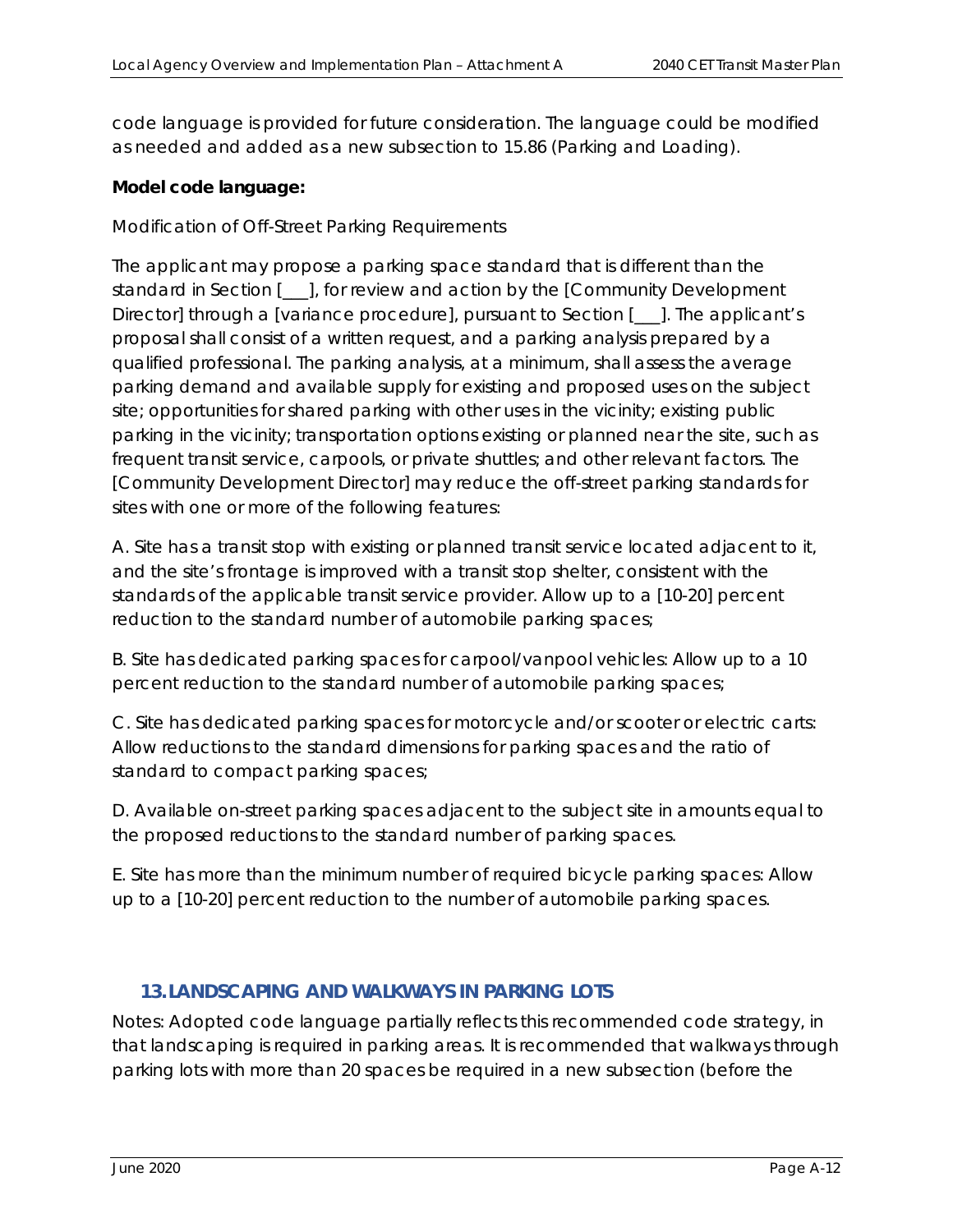vehicle/walkway separation subsection) in Section 15.88.050(B)(2) of Pedestrian Access and Circulation.

#### **Recommended code amendment:**

15.88.050 Pedestrian Access and Circulation

2. Safe, Direct, and Convenient. In parking areas that have more than 20 parking spaces a walkway shall be provided through the parking area, connecting building entrances to adjacent sidewalks and streets.

Where a walkway crosses a parking area or driveway, it shall be clearly marked with contrasting paving materials (e.g., pavers, light-color concrete inlay between asphalt, or similar contrast). The crossing may be part of a speed table to improve driver-visibility of pedestrians. If crossings involve grade changes, the crossing shall include ADA-accessible ramps. Painted striping, thermo-plastic striping, and similar types of non-permanent applications are discouraged, but may be approved for lower-volume crossings of 24 feet or less.

## **14.PREFERENTIAL PARKING FOR RIDESHARING**

Notes*:* Adopted code language does not reflect this recommended strategy. Model code language is provided for future consideration. The language could be modified as needed and added as a new subsection in Section 15.86.030.

## **Model code language:**

15.86.030 Off-Street Parking - Required

M. Parking areas that have designated employee parking and more than 20 automobile parking spaces shall provide at least 10% of the employee parking spaces or two spaces, whichever is greater, as preferential carpool and vanpool parking spaces. Preferential carpool and vanpool parking spaces shall be closer to the employee entrance of the building than other parking spaces, with the exception of ADA-accessible parking spaces.

## **15.BICYCLE PARKING**

Notes: Adopted code language addresses this recommended transit strategy (Section 15.86.050).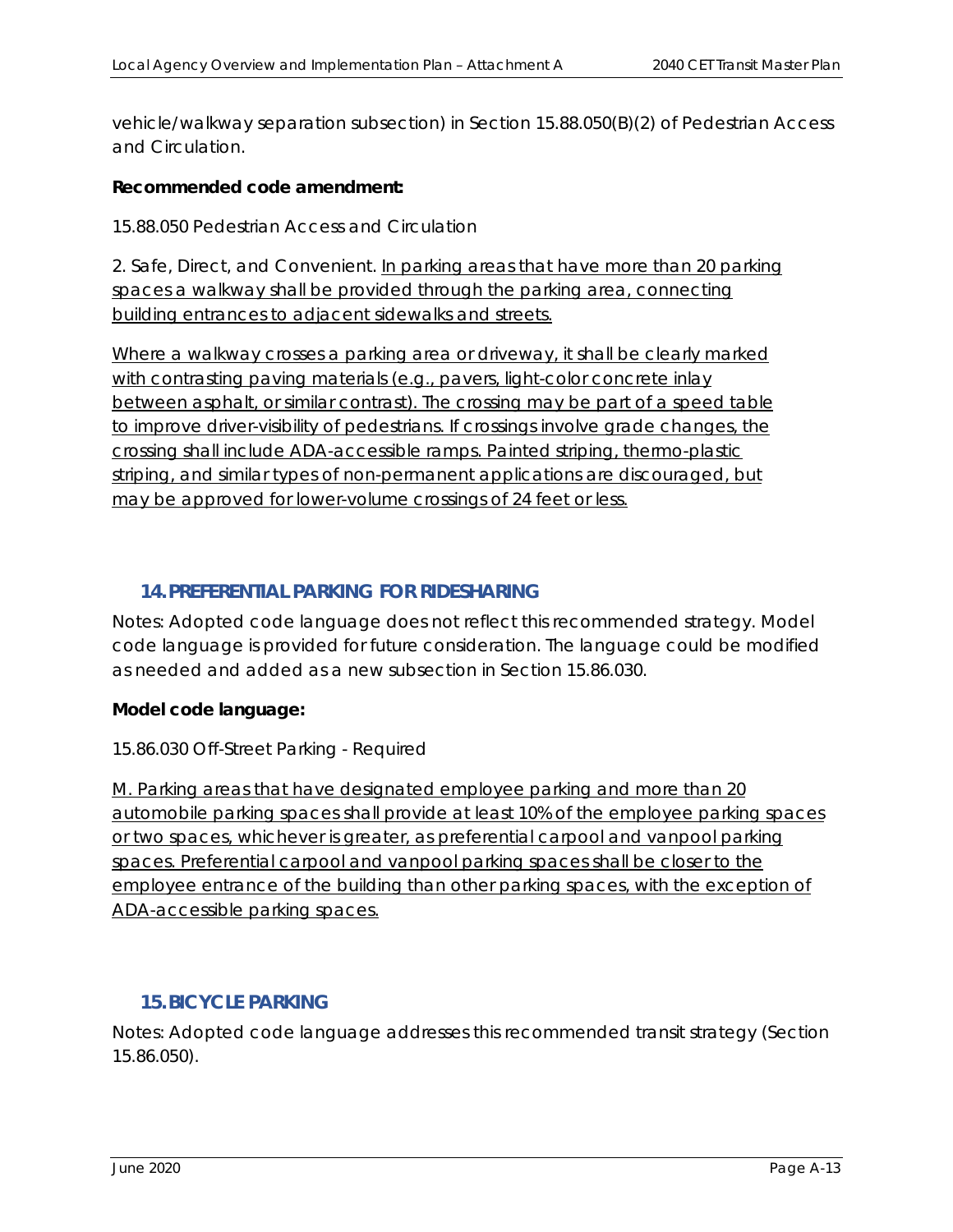# **16.TRANSIT-RELATED USES IN PARKING LOTS**

Notes*:* Existing code language does not reflect this recommended strategy. Model code language is provided for future consideration. This language could be refined and added as a new subsection in Section 15.86.030 (Off-Street Parking – Required).

#### **Model code language:**

15.86.030 Off-Street Parking – Required

M. Parking spaces and parking areas may be used for transit-related uses such as transit stops and park-and-ride/rideshare areas, provided minimum parking space requirements can still be met*.* 

## **17.DEFINITIONS**

Notes: Terms included in recommended code amendment language or model code language may not be defined. Consider strengthening existing codified definitions or adopting new definitions drawing on model language provided below.

#### **Model code language:**

#### *Definitions*

*Accessway. A walkway or multi-use path connecting two rights-of-way to one another where no vehicle connection is made. OR Access way. Pedestrian and/or bicycle connections between streets, rights-of-way, or a street or right-of-way and a building, school, park, transit stop, or other destination.* 

Park and ride. A parking area at, adjacent, or near (within 500 feet of) a transit stop *where automobiles, bicycles, and other vehicles and mobility devices can be parked by transit and rideshare users. Location and design are guided by the currently adopted transit master plan.* 

*Rideshare. A formal or informal arrangement in which a passenger travels in a private vehicle driven by its owner. The arrangement may be made by means of a website or online app.* 

*Transit center. A type of transit stop where multiple transit lines meet in order to facilitate transfers. A transit center may be developed with amenities including information boards, food and drink vendors, water fountains, and restrooms.* 

*Transit stop improvements . Transit stop-related improvements including, but not limited to, bus pullouts, shelters, waiting areas, information and directional signs, benches, and*  lighting. Improvements at transit stops shall be consistent with an adopted transit plan.